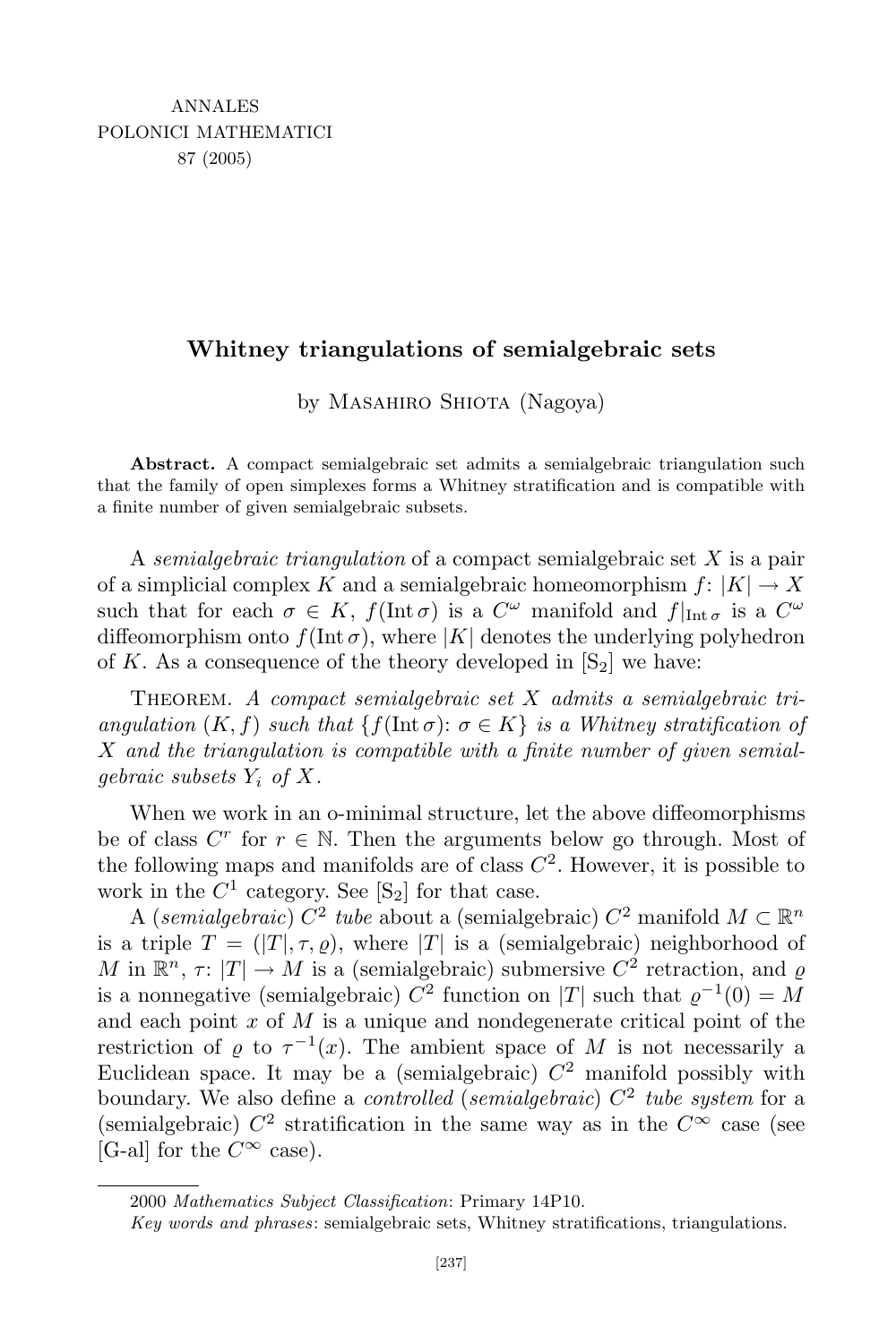## 238 M. Shiota

Let  $\{M_k\}_{k=1,2,...}$  and  $\{N_k\}$  be Whitney  $C^2$  stratifications of sets M and N, respectively, in  $\mathbb{R}^n$ . Let  $\{T_k^M = (|T_k^M|, \tau_k^M, \varrho_k^M)\}\$  and  $\{T_k^N =$  $(|T_k^N|, \tau_k^N, \varrho_k^N)\}\$ be controlled  $C^2$  tube systems for  $\{M_k\}$  and  $\{N_k\}$  respectively. Let  $\varphi: M \to N$  be a homeomorphism such that  $\varphi|_{M_k}$  is a  $C^2$  diffeomorphism onto  $N_k$  for each k. We call  $\varphi$  *compatible* with  $\{T_k^M\}$  and  $\{T_k^N\}$ if for each  $k, \varphi(M \cap |T_k^M|) = N \cap |T_k^N|$  and

$$
\tau_k^N \circ \varphi = \varphi \circ \tau_k^M \quad \text{and} \quad \varrho_k^N \circ \varphi = \varrho_k^M \quad \text{on } M \cap |T_k^M|.
$$

Let *f* and  $f_l$ ,  $l = 1, 2, \ldots$ , be semialgebraic  $C^0$  functions on a semialgebraic set *M*. We say that  $f_l \to f$  in the  $C^0$  topology as  $l \to \infty$  if for any positive semialgebraic  $C^0$  function *g* on *M* there exists  $l_0 \in \mathbb{Z}$  such that  $|f_l - f| < g$  for  $l \ge l_0$ . Assume *M* is a semialgebraic  $C^2$  manifold and  $f_l$ and *f* are semialgebraic  $C^2$  functions. Then we say that  $f_l \to f$  in the  $C^2$ topology if  $f_l \to f$  and the differentials  $df_l \to df$ ,  $ddf_l \to ddf$  in the  $C^0$ topology. In the same way we define the *C* 0 topology on the set of semialgebraic  $C^0$  maps between semialgebraic sets and the  $C^2$  topology on the set of semialgebraic *C* <sup>2</sup> maps between semialgebraic *C* <sup>2</sup> manifolds.

The key to the proof of the theorem is the following lemma, which does not hold without the assumption of semialgebraicness nor without the one that  $M_k$  are semialgebraically diffeomorphic to Euclidean spaces (see  $[S_2,$ p. 238 and Remark II.7.4]).

LEMMA (Uniqueness of controlled semialgebraic tube system,  $[S_2,$  Theorem II.7.3]). Let  $\{M_k\}$  and  $\{N_k\}$  be finite semialgebraic Whitney  $C^2$  strat*ifications of locally compact semialgebraic sets M and N*, *respectively*, *such that all strata are semialgebraically C* <sup>2</sup> *diffeomorphic to Euclidean spaces.* Let  $\{T_k^M\}$  and  $\{T_k^N\}$  be controlled semialgebraic  $C^2$  tube systems for  $\{M_k\}$ *and*  $\{N_k\}$  *respectively. Let*  $\varphi: M \to N$  *be a semialgebraic homeomorphism such that*  $\varphi|_{M_k}$  *is a*  $C^2$  *diffeomorphism onto*  $N_k$  *for each*  $k$ *. Then shrinking*  $|T^M_k|$  and  $|T^N_k|$ , we can modify  $\varphi$  to be compatible with  $\{T^M_k\}$  and  $\{T^N_k\}$ .

*Proof of Theorem.* Let  $X \subset \mathbb{R}^n$ . By the usual triangulation theorem for semialgebraic sets we have a finite number of semialgebraic  $C^0$  imbeddings  $\pi_{\alpha}: B^{\alpha} \to X$ ,  $\alpha \in A$ , such that each  $B^{\alpha}$  is the unit ball (always with center 0) in a Euclidean space,  $\pi_{\alpha}|_{\text{Int }B^{\alpha}}$  is a  $C^{\omega}$  imbedding,

$$
\pi_{\alpha}(\text{Int } B^{\alpha}) \cap \pi_{\alpha'}(\text{Int } B^{\alpha'}) = \emptyset \quad \text{ for } \alpha \neq \alpha' \in A,
$$

 $\{\pi_{\alpha}(\text{Int }B^{\alpha})\colon \alpha \in A\}$  is a Whitney stratification of *X* compatible with  $\{Y_i\}$ ,  $\pi_{\alpha}^{-1}(\pi_{\alpha'}(\text{Int }B^{\alpha'}))$  is a  $C^{\omega}$  manifold for  $\alpha \in A$  and  $\alpha' \in A_{\alpha} = {\alpha' \in A:$  $\pi_{\alpha'}(B^{\alpha'}) \subset \pi_{\alpha}(B^{\alpha})\},\$  the restriction of  $\pi_{\alpha}$  to the manifold is a  $C^{\omega}$  imbedding, and  $\{\pi_{\alpha}^{-1}(\pi_{\alpha'}(\text{Int }B^{\alpha'}))\colon \alpha' \in A_{\alpha}\}\)$  is a Whitney stratification of  $B^{\alpha}$ for each *α*. We then call  $\{\pi_{\alpha}: \alpha \in A\}$  a *semialgebraic*  $C^{\omega}$  *ball decomposition* of *X* (cf. [R-S]). Let the ambient space of  $B^{\alpha}$  always be  $B^{\alpha}$  itself.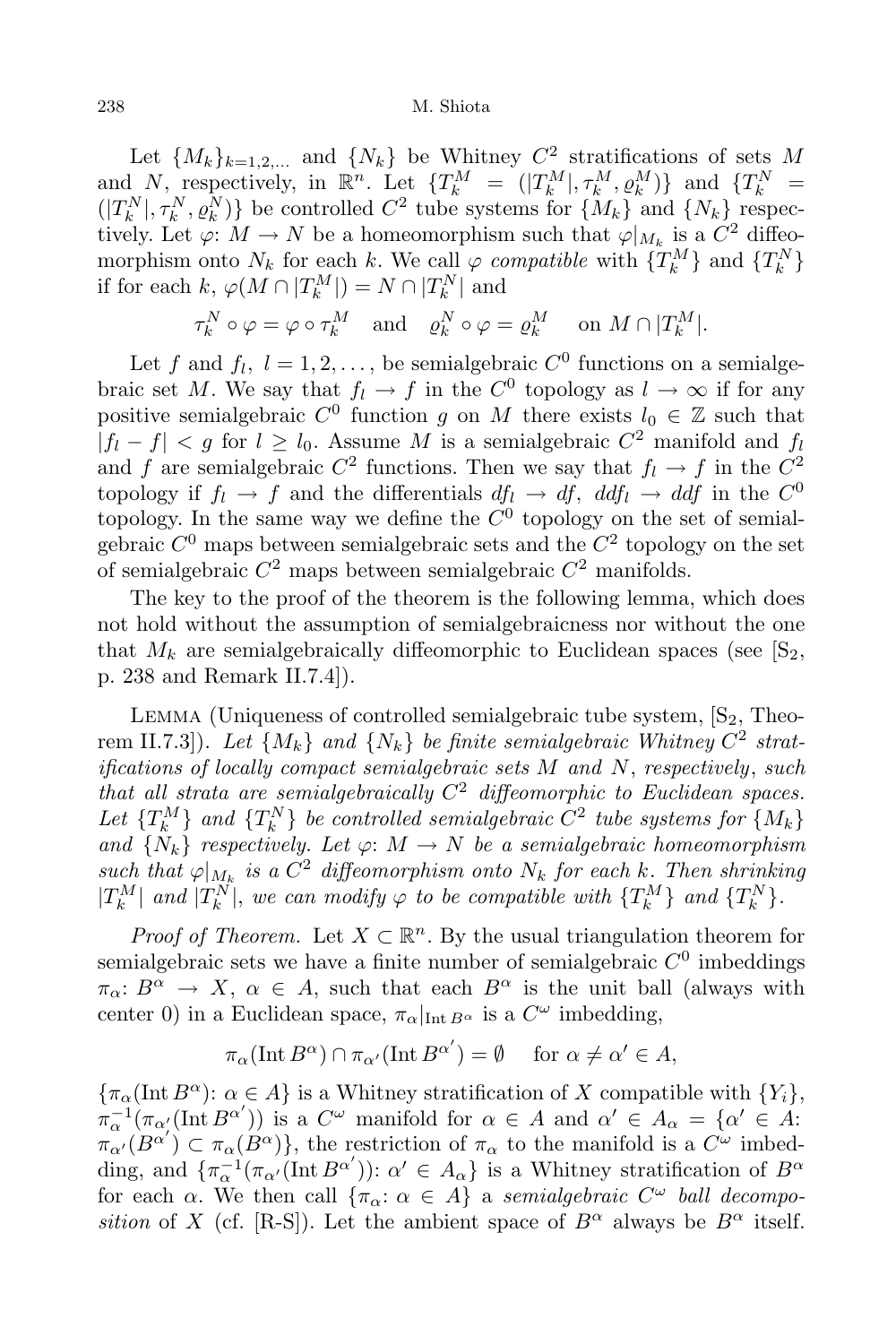Set  $d_{\alpha} = \dim B^{\alpha}$  and

$$
C_{\alpha} = \pi_{\alpha}(B^{\alpha}), \quad \partial C_{\alpha} = \pi_{\alpha}(\partial B^{\alpha}), \quad \text{Int } C_{\alpha} = \pi_{\alpha}(\text{Int } B^{\alpha}) \quad \text{for } \alpha \in A,
$$
  

$$
B^{\alpha}_{\alpha'} = \pi_{\alpha}^{-1}(C_{\alpha'}), \ \partial B^{\alpha}_{\alpha'} = \pi_{\alpha}^{-1}(\partial C_{\alpha'}), \ \text{Int } B^{\alpha}_{\alpha'} = \pi_{\alpha}^{-1}(\text{Int } C_{\alpha'}) \text{ for } \alpha' \in A_{\alpha}.
$$

Then  ${\{\text{Int } C_{\alpha}: \alpha \in A\}}$  and  ${\{\text{Int } B_{\alpha'}^{\alpha}: \alpha' \in A_{\alpha}\}}$  for each  $\alpha \in A$  are Whitney stratifications of *X* and  $B^{\alpha}$  respectively.

Let  $0 * Y$  denote the cone with vertex 0 in some  $B^{\alpha}$  and base  $Y \subset \partial B^{\alpha}$ . Let  $\{T_{\alpha} = (|T_{\alpha}|, \tau_{\alpha}, \varrho_{\alpha}) : \alpha \in A\}$  and  $\{T_{\alpha'}^{\alpha} = (|T_{\alpha'}^{\alpha}|, \tau_{\alpha'}^{\alpha}, \varrho_{\alpha'}^{\alpha}) : \alpha' \in A_{\alpha}\}\$  for  $\alpha \in A$  be controlled semialgebraic  $C^2$  tube systems for  $\{\text{Int } C_{\alpha}: \alpha \in A\}$ and  $\{\text{Int } B^{\alpha}_{\alpha'} : \alpha' \in A_{\alpha}\}\$  respectively. Then we can choose the latter so that

$$
(1) \quad (\tau_{\alpha'}^{\alpha})^{-1}(x) = |T_{\alpha'}^{\alpha}| \cap 0 * (\partial B^{\alpha} \cap (\tau_{\alpha'}^{\alpha})^{-1}(x))
$$
  
for  $x \in \text{Int } B_{\alpha'}^{\alpha}, \ \alpha' \in A_{\alpha} - \{\alpha\}, \ \alpha \in A$ 

by the usual method of construction of controlled tube systems (see e.g.  $[G-all]$ . Moreover, we can modify  ${\lbrace \pi_{\alpha} \rbrace}$  so that each  ${\pi_{\alpha}: B^{\alpha} \to C_{\alpha}}$  is compatible with  $\{T^{\alpha}_{\alpha'}: \alpha' \in A_{\alpha}\}\$  and  $\{T_{\alpha'}: \alpha' \in A_{\alpha}\}\$  by the lemma. Here  $\pi_{\alpha}|_{\text{Int }B^{\alpha}_{\alpha'}}$ are no longer of class  $C^{\omega}$  but  $C^2$ . Hence  $\{\pi_{\alpha}: \alpha \in A\}$  is called a *semialgebraic C* 2 *ball decomposition* of *X*. By loosening the condition of compatibility we will  $C^{\omega}$  smooth later.

In the following arguments we subdivide  $\{\text{Int } C_{\alpha}\}\)$ , which works by the following fact:

(\*) Let  $\pi_{\alpha}$ ,  $A$ ,  $A_{\alpha}$ ,  $B^{\alpha}$ ,  $B_{\alpha'}^{\alpha}$ ,  $T_{\alpha}$  and  $T_{\alpha'}^{\alpha}$  be given as above (i.e.,  $\{\pi_{\alpha}\}$ ) is a semialgebraic  $C^2$  ball decomposition of *X*, (1) is satisfied and  $\pi_\alpha$  are compatible). Let  $\{\pi_{\alpha}: B^{\alpha} \to X : \tilde{\alpha} \in \tilde{A}\}$  be a second semialgebraic  $C^2$  ball decomposition of *X* but without tube systems as yet. Define  $\overline{A}_{\alpha}$ ,  $\overline{B}_{\alpha'}^{\alpha}$  and  $\overline{C}_{\alpha}$  in the same way Let  $\infty \subset \mathbb{Z}$ . Againse  $C_{\tilde{\alpha}}$  in the same way. Let  $m \in \mathbb{Z}$ . Assume

$$
A \cap \overline{A} = \{ \alpha \in A : d_{\alpha} > m \} = \{ \widetilde{\alpha} \in \overline{A} : d_{\widetilde{\alpha}} > m \},
$$
  

$$
B^{\alpha} = B^{\widetilde{\alpha}} \quad \text{for } \alpha = \widetilde{\alpha} \in A \cap \widetilde{A},
$$

the maps  $\pi_{\alpha}: B^{\alpha} \to C_{\alpha}$  and  $\pi_{\tilde{\alpha}}: B^{\tilde{\alpha}} \to C_{\tilde{\alpha}}$  coincide for  $\alpha = \tilde{\alpha} \in A \cap \tilde{A}$ , and  $\{\text{Int } C_{\tilde{\alpha}}: \tilde{\alpha} \in \tilde{A}, d_{\tilde{\alpha}} \leq m\}$  is compatible with  $\{\text{Int } C_{\alpha}: \alpha \in A, d_{\alpha} \leq m\}$ . Then fixing  $\pi_{\tilde{\alpha}}$  for  $\tilde{\alpha} \in A$  with  $d_{\tilde{\alpha}} > m$  and Im  $\pi_{\tilde{\alpha}}$ ,  $d_{\tilde{\alpha}} \leq m$ , and modifying only  $\pi_{\tilde{\alpha}}$ ,  $d_{\tilde{\alpha}} \leq m$ , we have controlled semialgebraic  $C^2$  tube systems  $\{T_{\tilde{\alpha}}: \tilde{\alpha} \leq \tilde{\alpha} \}$  $\widetilde{\alpha} \in \widetilde{A}$  for  $\{\text{Int } C_{\widetilde{\alpha}} : \widetilde{\alpha} \in \widetilde{A}\}$  and  $\{T_{\widetilde{\alpha}'}^{\widetilde{\alpha}} : \widetilde{\alpha}' \in \widetilde{A}_{\widetilde{\alpha}}\}$  for  $\{\text{Int } B_{\widetilde{\alpha}}^{\widetilde{\alpha}} : \widetilde{\alpha}' \in \widetilde{A}_{\widetilde{\alpha}}\}$  $\tilde{\alpha}^{\prime}$   $\alpha \in A_{\alpha}$  for  $\lim_{\alpha} D_{\alpha}^{\alpha}$ for each  $\tilde{\alpha} \in \tilde{A}$  with the same properties as  $\{T_{\alpha}\}\$  and  $\{\tilde{T}_{\alpha}^{\tilde{\alpha}}\}$ —by (1) and compatibility of  $\pi$  and that compatibility of  $\pi_{\tilde{\alpha}}$ —such that

(2) 
$$
T_{\widetilde{\alpha}} = \begin{cases} T_{\alpha} & \text{for } \widetilde{\alpha} = \alpha \in A \cap \widetilde{A}, \\ T_{\alpha}|_{|T_{\widetilde{\alpha}}|} & \text{for } \alpha \in A, \widetilde{\alpha} \in \widetilde{A} \text{ with } C_{\widetilde{\alpha}} \subset C_{\alpha}, d_{\alpha} = d_{\widetilde{\alpha}} = m, \end{cases}
$$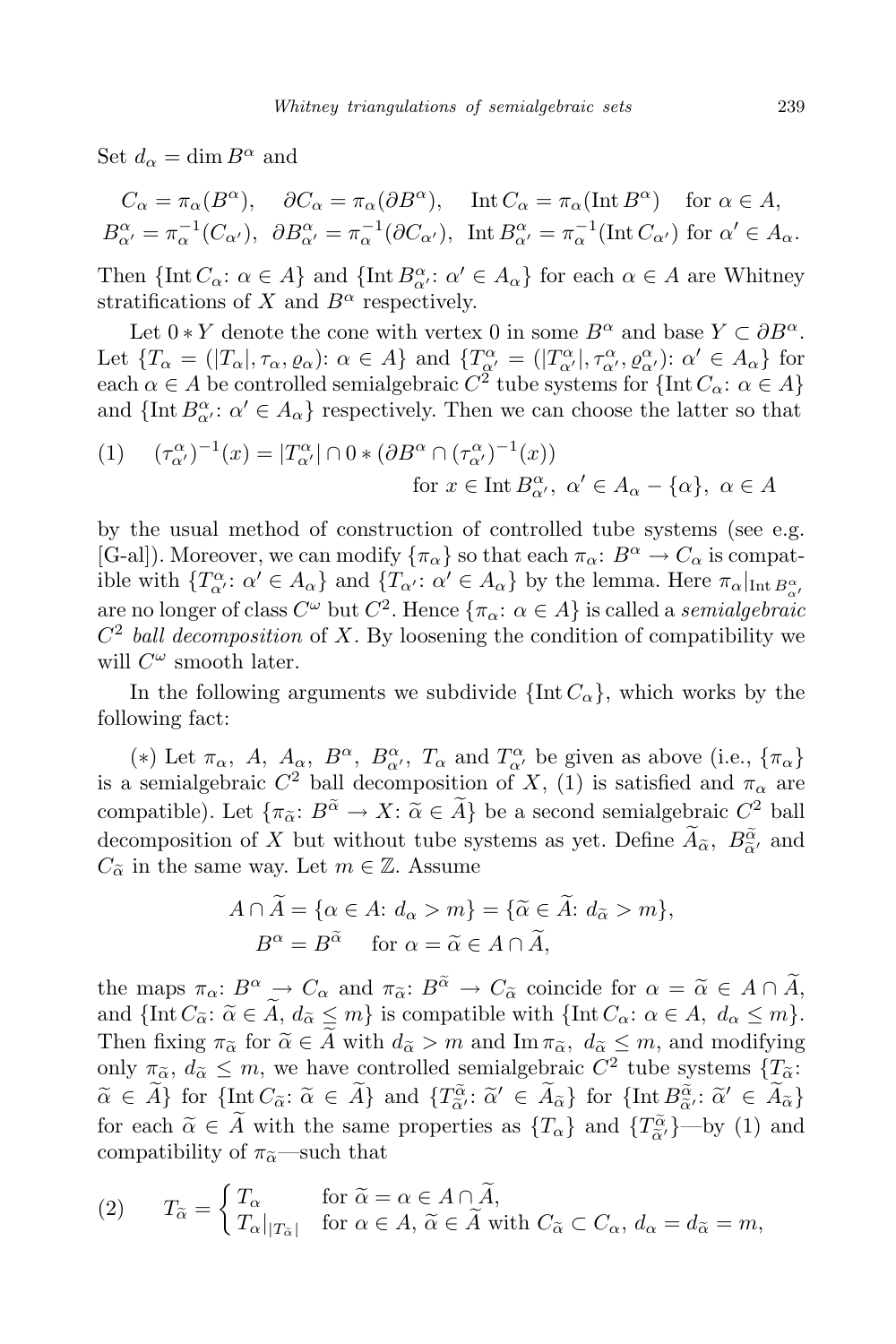and for each  $\tilde{\alpha} = \alpha \in A \cap \tilde{A}$ ,

$$
(2)'\qquad T_{\tilde{\alpha}'}^{\tilde{\alpha}} = \begin{cases} T_{\alpha'}^{\alpha} & \text{for } \tilde{\alpha} = \alpha \in A \cap \tilde{A}, \, \tilde{\alpha}' = \alpha' \in A_{\alpha} \cap \tilde{A}_{\tilde{\alpha}}, \\ T_{\alpha'}^{\alpha} \vert_{|T_{\alpha'}^{\tilde{\alpha}}|} & \text{for } \tilde{\alpha} = \alpha \in A \cap \tilde{A}, \, \alpha' \in A_{\alpha}, \, \tilde{\alpha}' \in \tilde{A}_{\tilde{\alpha}} \\ & \text{with } B_{\tilde{\alpha}'}^{\tilde{\alpha}} \subset B_{\alpha'}^{\alpha}, \, d_{\alpha'} = d_{\tilde{\alpha}'} = m. \end{cases}
$$

*Proof of*  $(*)$ . It suffices to find a controlled semialgebraic  $C^2$  tube system  ${T_{\alpha}: \alpha \in \widetilde{A}$  for  ${\{\text{Int}\, C_{\alpha}: \alpha \in \widetilde{A}\} \text{ such that (2) holds and}}$ 

(3) 
$$
\tau_{\tilde{\alpha}} = \tau_{\tilde{\alpha}} \circ \tau_{\alpha}, \quad \varrho_{\tilde{\alpha}} = \varrho_{\alpha} + \varrho_{\tilde{\alpha}} \circ \tau_{\alpha} \quad \text{on } |T_{\tilde{\alpha}}|
$$
  
for  $\alpha \in A$ ,  $\tilde{\alpha} \in \tilde{A}$  with  $\text{Int } C_{\tilde{\alpha}} \subset \text{Int } C_{\alpha}$ ,  $d_{\tilde{\alpha}} < m$ .

Indeed, assume there exists such  ${T_{\alpha}}$ . Using it, we need to construct  $\{T^{\tilde{\alpha}}_{\tilde{\alpha}'}: \tilde{\alpha}' \in A_{\tilde{\alpha}}\}$  for each  $\tilde{\alpha} \in A$  as required in (*\**).

For  $\widetilde{\alpha} \in A \cap \widetilde{A}$  and  $\widetilde{\alpha}' \in \widetilde{A}_{\widetilde{\alpha}}$ , define  $T^{\widetilde{\alpha}}_{\widetilde{\alpha}'}$  by

(4) 
$$
|T^{\tilde{\alpha}}_{\tilde{\alpha}'}| = \pi^{\tilde{\alpha}}_{\tilde{\alpha}}(|T_{\tilde{\alpha}'}|), \quad \tau^{\tilde{\alpha}}_{\tilde{\alpha}'} = \pi^{\tilde{\alpha}}_{\tilde{\alpha}} \circ \tau_{\tilde{\alpha}'} \circ \pi_{\tilde{\alpha}}, \quad \varrho^{\tilde{\alpha}}_{\tilde{\alpha}'} = \varrho_{\tilde{\alpha}'} \circ \pi_{\tilde{\alpha}}.
$$

Then for each  $\tilde{\alpha} \in A \cap \tilde{A}$ ,  $\{T_{\tilde{\alpha}}^{\tilde{\alpha}} : \tilde{\alpha}' \in \tilde{A}_{\tilde{\alpha}}\}$  is a controlled semialgebraic  $C^2$ *a*e *d i a <i>a (iii) a*<sub>c</sub> *ii a*<sub>*a*</sub> *ii a*<sub>c</sub> *ii a*<sub>c</sub> *i*<sup>*a*</sup></sup> *a*<sub>*a*</sub><sup>*f*</sup> *a*<sub>*a*</sub><sup>*f*</sup> *a*<sub>*a*</sub><sup>*f*</sup> *a*<sub>*a*</sub><sup>*f*</sup> *a*<sub>*a*</sub><sup>*f*</sup> *a*<sub>*a*</sub><sup>*f*</sup> *a*<sub>*a*</sub><sup>*f*</sup> *a*<sub>*f*</sub> *<i>f*</sup> *a*<sup>*f*</sup> *a*<sup>*f*</sup> *a*<sup></sup> borhood of Int  $B_{\tilde{\alpha}}^{\tilde{\alpha}}$ , in  $B^{\tilde{\alpha}}$ ;  $\tau_{\tilde{\alpha}}^{\tilde{\alpha}}$ :  $|T_{\tilde{\alpha}}^{\tilde{\alpha}}| \to$  Int  $B_{\tilde{\alpha}}^{\tilde{\alpha}}$  is a semialgebraic retraction and of class  $C^2$  because  $\pi_{\tilde{\alpha}}^{-1}$  $\frac{1}{\alpha}$ <sup>[I</sup>lnt *C*<sub> $\alpha'$ </sub> is of class  $C^2$  and because

$$
\tau_{\widetilde{\alpha}'}\circ\pi_{\widetilde{\alpha}}\overset{(3)}{=}\tau_{\widetilde{\alpha}'}\circ\tau_{\alpha'}\circ\pi_\alpha\overset{\text{compatibility of }\pi_\alpha}{=}\tau_{\widetilde{\alpha}'}\circ\pi_\alpha\circ\tau_{\alpha'}^\alpha
$$

where  $\alpha \in A$  and  $\alpha' \in A_\alpha$  with  $\alpha = \tilde{\alpha} \text{ Int } C_{\tilde{\alpha'}} \subset \text{ Int } C_{\alpha'}$ , and because  $\pi_{\alpha}|_{\text{Int }B^{\alpha}_{\alpha'}}: \text{Int }B^{\alpha}_{\alpha'} \to \text{Int }C_{\alpha'} \text{ is a } C^2 \text{ diffeomorphism; } \varrho^{\widetilde{\alpha}}_{\alpha'} \text{ is a nonnegative}.$ semialgebraic  $C^0$  function on  $|T^{\alpha}_{\tilde{\alpha}'}|$ ;  $(\varrho^{\alpha}_{\tilde{\alpha}'} )^{-1}(0) = \text{Int } B^{\tilde{\alpha}}_{\tilde{\alpha}'}$ ;  $\varrho^{\tilde{\alpha}}_{\tilde{\alpha}'}$  is of class *α*<sup>2</sup> and each  $x \in \text{Int } B^{\alpha}_{\tilde{\alpha}}$  is a unique and nondegenerate critical point of  $a^{\alpha}$  $\varrho^{\tilde{\alpha}}_{\tilde{\alpha}'}|_{(\tau^{\tilde{\alpha}}_{\tilde{\alpha}'})^{-1}(x)}$  because

$$
\varrho_{\tilde{\alpha}'}^{\tilde{\alpha}} = \varrho_{\tilde{\alpha}'} \circ \pi_{\tilde{\alpha}} \stackrel{(3)}{=} \varrho_{\alpha'} \circ \pi_{\tilde{\alpha}} + \varrho_{\tilde{\alpha}'} \circ \tau_{\alpha'} \circ \pi_{\tilde{\alpha}}
$$
\n
$$
= \varrho_{\alpha'} \circ \pi_{\alpha} + (\varrho_{\tilde{\alpha}'} |_{\text{Int } C_{\alpha'})} \circ \tau_{\alpha'} \circ \pi_{\alpha}
$$
\ncompatibility of  $\pi_{\alpha} \varrho_{\alpha'}^{\alpha} + (\varrho_{\tilde{\alpha}} |_{\text{Int } C_{\alpha'}}) \circ \pi_{\alpha} \circ \tau_{\alpha'}^{\alpha}$ .

Moreover, by (4),  $\pi_{\alpha}$  is compatible with  $\{T_{\alpha}^{\tilde{\alpha}}: \tilde{\alpha}' \in A_{\alpha}\}\$  and  $\{T_{\alpha}^{\tilde{\alpha}}: \tilde{\alpha}' \in A_{\alpha}\}\$ for each  $\tilde{\alpha} \in A \cap \tilde{A}$ , and clearly (2)<sup>*'*</sup> is satisfied by (2) since  $\pi_{\alpha}$  is compatible with  $\{T_{\alpha'}^{\alpha} : \alpha' \in A_{\alpha}\}\$  and  $\{T_{\alpha'} : \alpha' \in A_{\alpha}\}.$ 

For  $\widetilde{\alpha} \in \widetilde{A} - A$ , i.e.,  $d_{\widetilde{\alpha}} \leq m$ , let  $\{T^{\widetilde{\alpha}}_{\widetilde{\alpha}} : \widetilde{\alpha}' \in \widetilde{A}_{\widetilde{\alpha}}\}$  be an arbitrary controlled *α*e semialgebraic  $C^2$  tube system for  $\{\text{Int } B^{\tilde{\alpha}}_{\alpha'} : \tilde{\alpha}' \in A_{\tilde{\alpha}}\}$  with (1). Then by the Lemma we can modify  $\pi_{\tilde{\alpha}}$  and assume it is compatible with  $\{T^{\tilde{\alpha}}_{\tilde{\alpha}'}: \tilde{\alpha}' \in A_{\tilde{\alpha}}\}$ and  ${T_{\tilde{\alpha}'}: \tilde{\alpha}' \in A_{\tilde{\alpha}}}$ .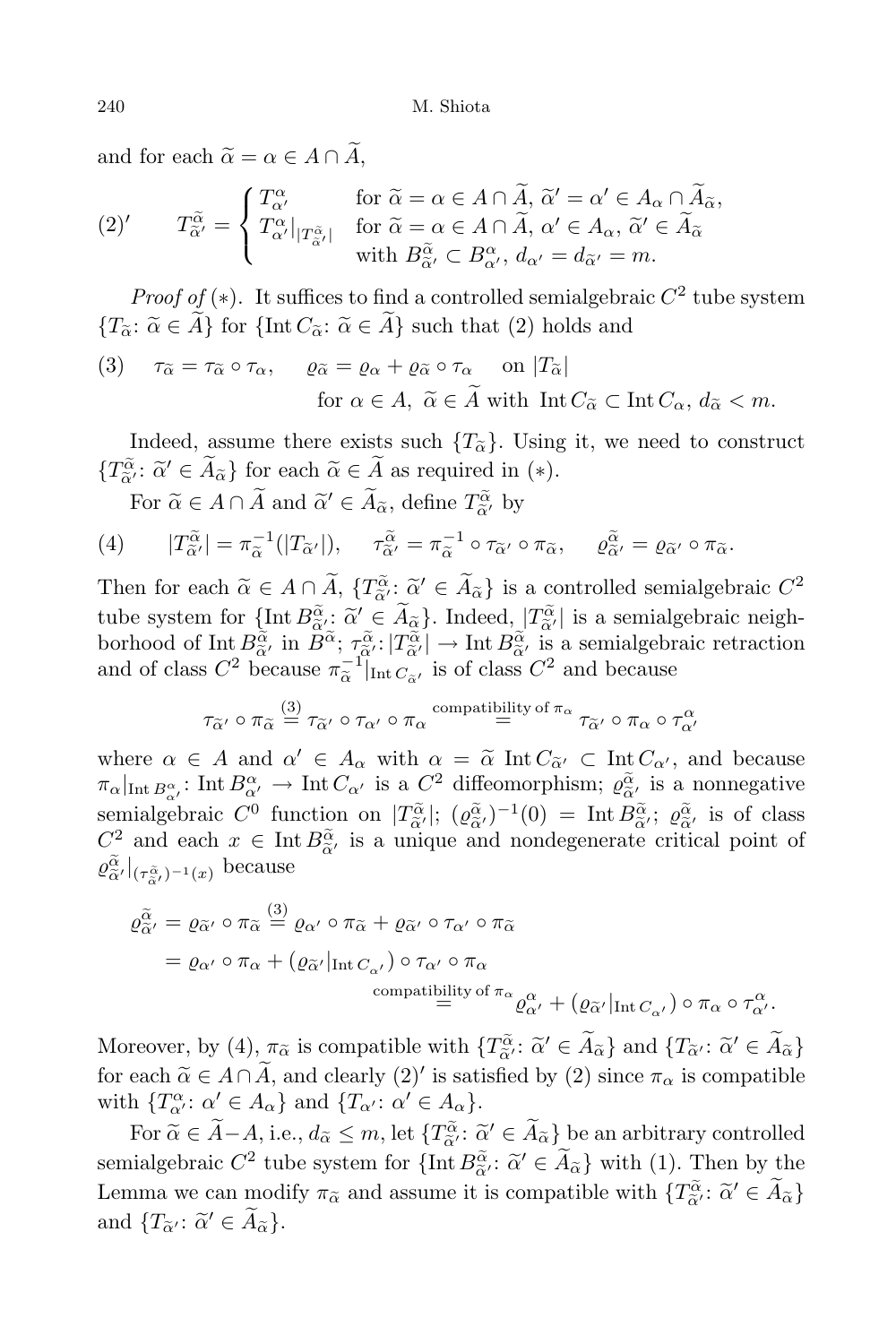Thus  ${T_{\alpha}^{\tilde{\alpha}}}$  together with  ${T_{\alpha}}$  fulfills the requirements in (\*), and hence we will construct only  ${T_{\alpha}}$ <sup>7</sup> with (2) and (3).

Order the elements of  $\widetilde{A}$  as  $\widetilde{\alpha}_1, \widetilde{\alpha}_2, \ldots$  so that  $d_{\widetilde{\alpha}_k} \leq d_{\widetilde{\alpha}_{k+1}}$  for any  $k$ . Let  $m' \in \mathbb{Z}$ . Assume by induction we have a controlled semialgebraic  $C^2$  tube system  $\{T_{\alpha_1}, \ldots, T_{\alpha_{m'-1}}\}$  for  $\{\text{Int\,}C_{\alpha_1}, \ldots, \text{Int\,}C_{\alpha_{m'-1}}\}$  with (2) and (3). Let  $\alpha_k \in A$  be such that Int  $C_{\alpha_k} \subset \text{Int } C_{\alpha_k}$  for each *k*. Then we only need to find a semialgebraic  $C^2$  tube  $T^{\alpha}_{\alpha_{m'}}$  about Int  $C^{\alpha}_{\alpha_{m'}}$  such that (2) and (3) hold for  $\alpha = \alpha_{m'}$  and  $\tilde{\alpha} = \tilde{\alpha}_{m'}$ , and

(5) 
$$
\tau_{\tilde{\alpha}_k} \circ \tau_{\tilde{\alpha}_{m'}} \circ \tau_{\alpha_{m'}} = \tau_{\tilde{\alpha}_k} \circ \tau_{\alpha_{m'}},
$$

$$
\varrho_{\tilde{\alpha}_k} \circ \tau_{\tilde{\alpha}_{m'}} \circ \tau_{\alpha_{m'}} = \varrho_{\tilde{\alpha}_k} \circ \tau_{\alpha_{m'}} \quad \text{for } k < m'
$$

because  ${T_{\tilde{\alpha}_m'}}, T_{\tilde{\alpha}_k}$  is controlled for each  $k < m'$  as follows:

$$
\tau_{\widetilde{\alpha}_k} \circ \tau_{\widetilde{\alpha}_{m'}} \stackrel{(3)}{=} \tau_{\widetilde{\alpha}_k} \circ \tau_{\widetilde{\alpha}_{m'}} \circ \tau_{\alpha_{m'}} \stackrel{(5)}{=} \tau_{\widetilde{\alpha}_k} \circ \tau_{\alpha_{m'}} \stackrel{(3)}{=} \tau_{\widetilde{\alpha}_k} \circ \tau_{\alpha_k} \circ \tau_{\alpha_m'}
$$
\n
$$
\text{controlledness of } \{T_{\alpha}\} \atop = \tau_{\widetilde{\alpha}_k} \circ \tau_{\alpha_k} \stackrel{(3)}{=} \tau_{\widetilde{\alpha}_k},
$$
\n
$$
\varrho_{\widetilde{\alpha}_k} \circ \tau_{\widetilde{\alpha}_{m'}} \stackrel{(3)}{=} \varrho_{\widetilde{\alpha}_k} \circ \tau_{\alpha_{m'}} \stackrel{(5)}{=} \varrho_{\widetilde{\alpha}_k} \circ \tau_{\alpha_{m'}} \stackrel{(3)}{=} \varrho_{\alpha_k} \circ \tau_{\alpha_{m'}} + \varrho_{\widetilde{\alpha}_k} \circ \tau_{\alpha_k} \circ \tau_{\alpha_{m'}}
$$
\n
$$
\text{controlledness of } \{T_{\alpha}\} \atop = \tau_{\widetilde{\alpha}_k} \circ \tau_{\alpha_k} \stackrel{(3)}{=} \varrho_{\widetilde{\alpha}_k}.
$$

The construction of  $T_{\tilde{\alpha}_m}$  is easy. If  $d_{\tilde{\alpha}_m} \geq m$ ,  $T_{\tilde{\alpha}_m'}$  is defined by (2). Then (5) is clearly satisfied. Assume  $d_{\tilde{\alpha}_{m'}} < m$ . Let  $\{T'_{\tilde{\alpha}_{m'}} = (|T'_{\tilde{\alpha}_{m'}}|, \tau'_{\tilde{\alpha}_{m'}}, \varrho'_{\tilde{\alpha}_{m'}}),$  $T_{\alpha_k}: k < m'$ } be a controlled semialgebraic  $C^2$  tube system for  ${C_{\alpha_k}: k \atop C_{\alpha_k} \atop C_{\alpha_k} \cdots C_{\alpha_1}}$  $k \leq m'$ , whose existence is shown in the usual construction of a controlled tube system (see, e.g., [G-al]). (Here we shrink  $|T_{\tilde{\alpha}_k}|$ ,  $k < m'$ , if necessary.) Set

$$
|T_{\tilde{\alpha}_{m'}}| = |T_{\alpha_{m'}}| \cap |T'_{\tilde{\alpha}_{m'}}|, \quad \tau_{\tilde{\alpha}_{m'}} = \tau'_{\tilde{\alpha}_{m'}} \circ \tau_{\alpha_{m'}}, \quad \varrho_{\tilde{\alpha}_{m'}} = \varrho_{\alpha_{m'}} + \varrho'_{\tilde{\alpha}_{m'}} \circ \tau_{\alpha_{m'}}.
$$
  
Then (3) and (5) are satisfied. Thus (\*) holds.

Let  ${\pi_\alpha : \alpha \in A}$  be again a semialgebraic  $C^2$  ball decomposition of *X* with controlled semialgebraic  $C^2$  tube systems  $\{T_\alpha : \alpha \in A\}$  and  $\{T_\alpha^\alpha : \alpha \in A\}$  $\alpha' \in A_{\alpha}$  for each  $\alpha \in A$  such that (1) holds and  $\pi_{\alpha}$  is compatible with *{T*<sup>α</sup><sub>*α*</sub><sup>*′*</sup> : *α*<sup>*′*</sup> *∈ A*<sub>*a*</sub>*}*. We show good properties of such  $\{\pi_{\alpha}\}$ ,  $\{T_{\alpha}\}$  and  $\{T_{\alpha'}^{\alpha}\}$ . Set

$$
0 *_{\alpha} Y = \pi_{\alpha}(0 * \pi_{\alpha}^{-1}(Y)) \quad \text{for } Y \subset \partial C_{\alpha},
$$
  
\n
$$
\mathcal{J} = \{(\alpha_1, \dots, \alpha_l) \in A^l : l \in \mathbb{N}, \alpha_1 \in A_{\alpha_2}, \dots, \alpha_{l-1} \in A_{\alpha_l}, \alpha_1 \neq \dots \neq \alpha_l\},
$$
  
\n
$$
U_J = \text{Int } 0 *_{\alpha_l} (\dots *_{\alpha_3} (0 *_{\alpha_2} C_{\alpha_1}) \dots) \quad \text{for } J = (\alpha_1, \dots, \alpha_l) \in \mathcal{J}, l > 1,
$$
  
\n
$$
U_{x,J} = \text{Int } 0 *_{\alpha_l} (\dots *_{\alpha_3} (0 *_{\alpha_2} x) \dots) \quad \text{for same } J \text{ and } x \in \text{Int } C_{\alpha_1},
$$
  
\n
$$
U_{\alpha} = \text{Int } C_{\alpha}, \quad U_{x,\alpha} = x \quad \text{for } \alpha \in A \text{ and } x \in \text{Int } C_{\alpha},
$$

 $\mathbf{w}$  **here**  $0 *_{\alpha_1} (\cdots *_{\alpha_3} (0 *_{\alpha_2} C_{\alpha_1}) \cdots)$  and  $0 *_{\alpha_1} (\cdots *_{\alpha_3} (0 *_{\alpha_2} x) \cdots)$  are semialgebraically homeomorphic to balls of dimension  $d_{\alpha_1} + l - 1$  and  $l - 1$ , respec-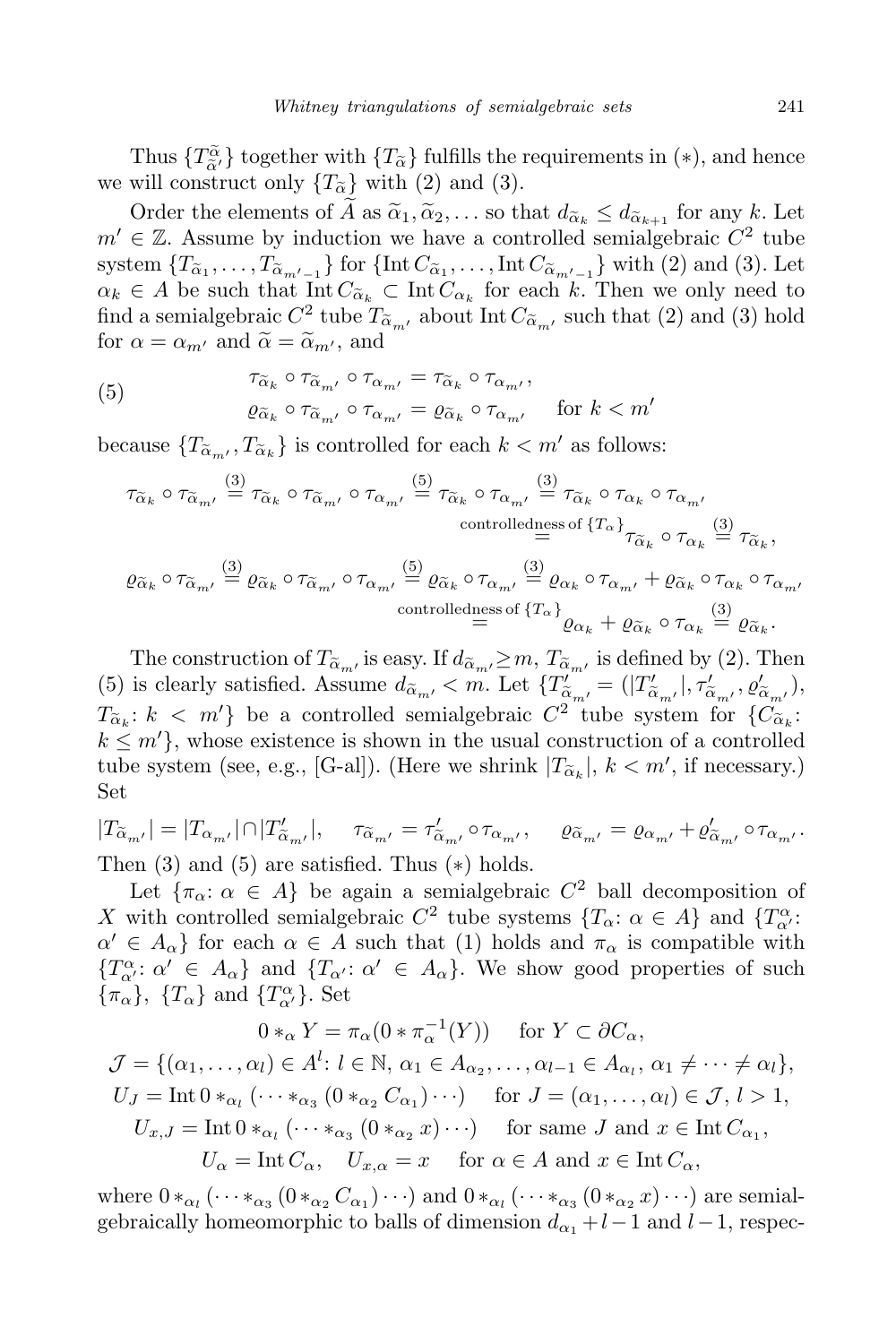tively, and Int stands for open balls. Note that  $U_J$  and  $U_{x,J}$  are  $C^2$  manifolds. For  $J = (\alpha_1, \dots, \alpha_l) \in \mathcal{J}$ , let  $p_J: U_J \to \text{Int } C_{\alpha_1}$  denote the semialgebraic  $C^2$  submersion such that  $x \in U_{p_J(x), J}$ . We also define  $U_J^{\alpha} \subset B^{\alpha}$ ,  $U_{x, J}^{\alpha} \subset B^{\alpha}$ and  $p_{J}^{\alpha}: U_{J}^{\alpha} \to \text{Int } B_{\alpha_1}^{\alpha}$  to be  $\pi_{\alpha}^{-1}(U_{J}), \pi_{\alpha}^{-1}(U_{\pi_{\alpha}(x),J})$  and  $\pi_{\alpha}^{-1} \circ p_{J} \circ \pi_{\alpha}$ , respectively, for  $J = (\alpha_1, \ldots, \alpha_l) \in \mathcal{J}, \alpha \in A$  and  $x \in \text{Int } B^{\alpha}_{\alpha_1}$  with  $\alpha_l \in A_{\alpha}$ . Note that  $U_J$ ,  $p_J$ ,  $U_J^{\alpha}$  and  $p_J^{\alpha}$  depend only on  $\{\pi_{\alpha}\}\$  but not on  $\{T_{\alpha}\}\$ ,  $\{T_{\alpha'}^{\alpha}\}\$ .

Then by (1) and compatibility of  $\{\pi_{\alpha}: \alpha \in A\}$  we have

(6) 
$$
p_J = \tau_{\alpha_1} \quad \text{on } U_J \cap |T_{\alpha_1}|, \quad p_J^{\alpha} = \tau_{\alpha_1}^{\alpha} \quad \text{on } U_J^{\alpha} \cap |T_{\alpha_1}^{\alpha}|.
$$

Moreover, as shown below, we can suppose the following condition (7) is satisfied, which will allow a "derived" subdivision of  $\{\text{Int}\,C_{\alpha}\}\)$  also to be a Whitney stratification.

(7)  ${U_J, \text{Int } C_{\alpha_1}}$  (resp.  ${U_J^{\alpha}, \text{Int } B_{\alpha_1}^{\alpha}}$ ) satisfies the Whitney condition.

Note that (7) depends on  $C_{\alpha_1}$  but not on  $\pi_{\alpha_1}$ , hence fixing  $C_{\alpha_1}$  we can change  $\pi_{\alpha_1}$  arbitrarily when (7) is satisfied and when we need to keep the property, and that (6) and (7) imply that:

(8)  $\{p_J^{-1}(M_1), M_2\}$  (resp.  $(\{p_J^{\alpha}\}^{-1}(M_1), M_2\})$  is a Whitney stratification for a Whitney  $C^2$  stratification  $\{M_1, M_2\}$  in Int  $C_{\alpha_1}$  (resp. Int  $B_{\alpha_1}^{\alpha}$ ) or for a  $C^2$  submanifold  $M_1 = M_2$  of  $\text{Int } C_{\alpha_1}$  (resp.  $\text{Int } B_{\alpha_1}^{\alpha}$ ).

We modify  $\{\pi_{\alpha}\}\$  so that (7) is satisfied by downward induction. Let  $0 \leq m \leq n$  be an integer. Assume we have a semialgebraic  $C^2$  ball decomposition  $\{\pi_{\alpha}: \alpha \in A\}$  of *X* and controlled semialgebraic  $C^2$  tube systems  ${T_\alpha : \alpha \in A}$  for  ${C_\alpha : \alpha \in A}$  and  ${T_\alpha^\alpha : \alpha' \in A_\alpha}$  for  ${B_\alpha^\alpha : \alpha' \in A_\alpha}$  for each  $\alpha \in A$  such that (1) is satisfied for any  $\alpha \in A$  and  $\alpha' \in A_\alpha$ , any  $\pi_\alpha$  is compatible with  $\{T_{\alpha'}^{\alpha} : \alpha' \in A_{\alpha}\}\$  and  $\{T_{\alpha'} : \alpha' \in A_{\alpha}\}\$ , and (7) is satisfied for any  $J = (\alpha_1, \ldots, \alpha_l) \in \mathcal{J}$  with  $l > 1$  and  $d_{\alpha_1} > m$ . Then we need to find a semialgebraic  $C^2$  ball decomposition  $\{\pi_{\alpha}: \alpha \in \hat{A}\}\$  and controlled semialgebraic  $C^2$  tube systems  $\{T_{\alpha} : \tilde{\alpha} \in A\}$  for  $\{C_{\tilde{\alpha}} : \tilde{\alpha} \in A\}$  and  $\{T_{\tilde{\alpha}}^{\tilde{\alpha}} : \tilde{\alpha}' \in A_{\tilde{\alpha}}\}$ for  $\{B^{\tilde{\alpha}}_{\tilde{\alpha}}:\tilde{\alpha}'\in A_{\tilde{\alpha}}\}\$  with the same properties as  $\{\pi_{\alpha}\},\ \{T_{\alpha}\}\$  and  $\{T^{\alpha}_{\alpha'}\}\$  and, *α*e moreover, such that (7) is satisfied also for  $J = (\tilde{\alpha}_1, \dots, \tilde{\alpha}_l) \in \mathcal{J}$  with  $l > 1$ and  $d_{\tilde{\alpha}_1} = m$ , where  $C_{\tilde{\alpha}}$ ,  $\tilde{A}_{\tilde{\alpha}}$ ,  $B_{\tilde{\alpha}}^{\tilde{\alpha}}$  and  $\tilde{\mathcal{J}}$  are defined as before. We further require, as in (*∗*),

$$
A \cap \widetilde{A} = \{ \alpha \in A : d_{\alpha} > m \} = \{ \widetilde{\alpha} \in \widetilde{A} : d_{\widetilde{\alpha}} > m \},
$$
  

$$
B^{\alpha} = B^{\widetilde{\alpha}} \quad \text{for } \alpha = \widetilde{\alpha} \in A \cap \widetilde{A},
$$

 $\pi_{\alpha}: B^{\alpha} \to C_{\alpha}$  and  $\pi_{\widetilde{\alpha}}: B^{\widetilde{\alpha}} \to C_{\widetilde{\alpha}}$  coincide for  $\alpha = \widetilde{\alpha} \in A \cap \widetilde{A}$ , and  $\{\text{Int}\,C_{\widetilde{\alpha}}: A \to C_{\widetilde{\alpha}}\}$  $\alpha \in \tilde{A}, d_{\alpha} \leq m$ *}* is compatible with  $\{\text{Int } C_{\alpha}: \alpha \in A, d_{\alpha} \leq m\}$ . The construction of such  $\{\pi_{\tilde{\alpha}}\}$ ,  $\{T_{\tilde{\alpha}}\}$  and  $\{T_{\tilde{\alpha'}}^{\tilde{\alpha}}\}$  is clear by (\*) and the following well known fact: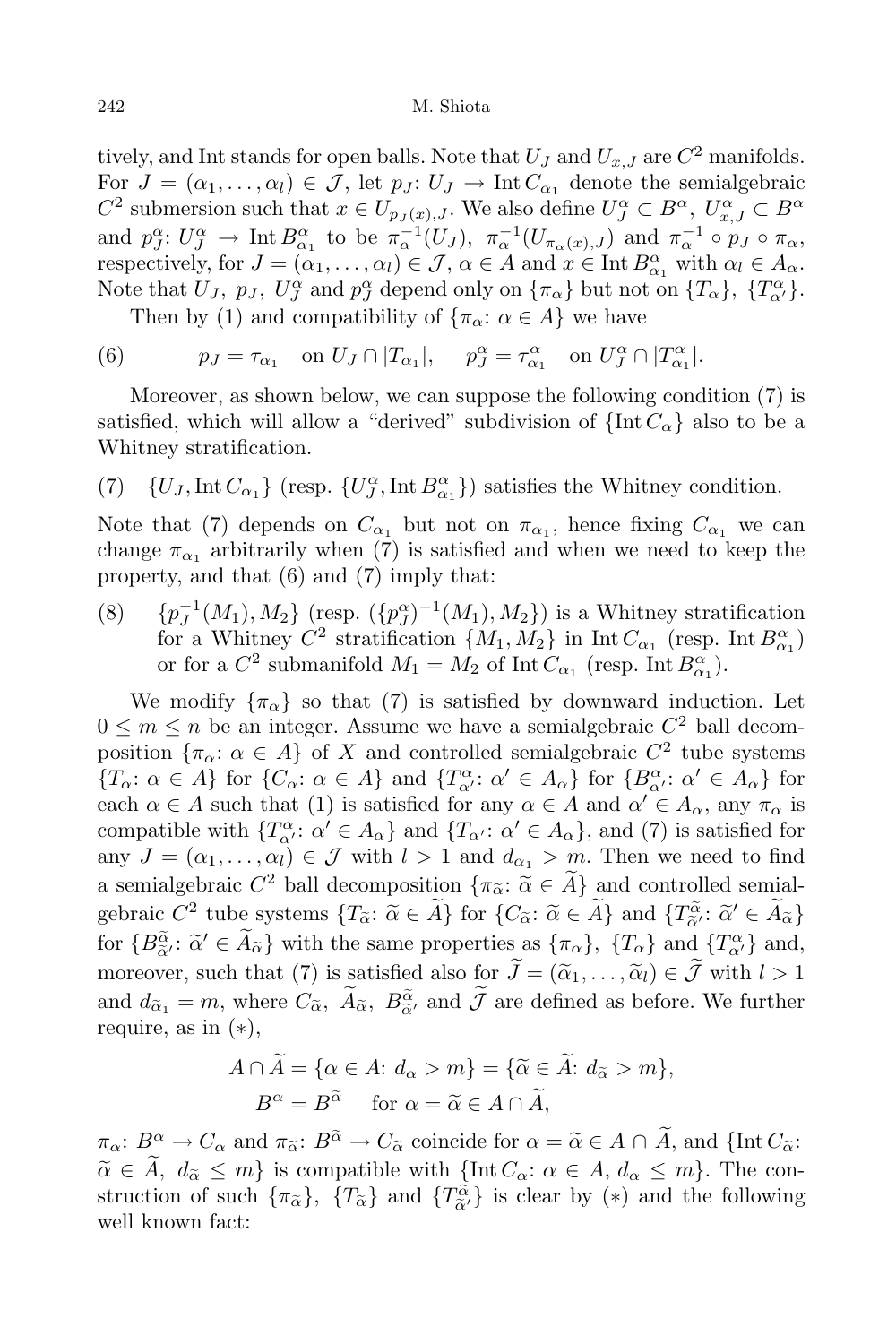FACT. *Fix*  $J = (\alpha_1, \ldots, \alpha_l) \in \mathcal{J}$  and  $\alpha \in A$  with  $l > 1$ ,  $\alpha_l \in A_\alpha$  and  $d_{\alpha_1} = m$ *. The subset of* Int  $C_{\alpha_1}$  (*resp.* Int  $B_{\alpha_1}^{\alpha}$ ) *consisting of points where*  ${U_J, \text{Int } C_{\alpha_1}}$  (*resp.*  ${U_J^{\alpha}, \text{Int } B_{\alpha_1}^{\alpha}}$ ) *does not satisfy the Whitney condition is semialgebraic and of dimension smaller than m.*

Next we will  $C^{\omega}$  smooth  $\pi_{\alpha}|_{\text{Int }B^{\alpha}}$ . We assume X is the unit ball in  $\mathbb{R}^n$  for simplicity of notation and without loss of generality. Preparatory to smoothing, set

$$
\varepsilon *_{\alpha} Y = \pi_{\alpha} \{ t \pi_{\alpha}^{-1}(x) : 1 - \varepsilon \le t < 1, x \in Y \}
$$

for  $\varepsilon \in [0,1], \alpha \in A, Y \subset \partial C_{\alpha}$ ,

$$
U_J(\varepsilon) = \{ \varepsilon_l *_{\alpha_l} (\cdots *_{\alpha_3} (\varepsilon_2 *_{\alpha_2} Int C_{\alpha_1}) \cdots) : \\ \varepsilon_2, \dots, \varepsilon_l \in ]0,1[, \varepsilon_2 + \cdots + \varepsilon_l = \varepsilon \}
$$

for 
$$
J = (\alpha_1, ..., \alpha_l) \in \mathcal{J}, l > 1,
$$
  
\n $U_{\alpha}(\varepsilon) = \text{Int } C_{\alpha},$   
\n $W_{\alpha_1}(\varepsilon) = \bigcup_{J = (\alpha_1, ..., \alpha_l) \in \mathcal{J}} U_J(\varepsilon) \text{ for each } \alpha_1 \in A,$ 

and define naturally  $U_J^{\alpha}(\varepsilon)$  and  $W_{\alpha_1}^{\alpha}(\varepsilon)$  in  $B^{\alpha}$ . Then for each  $\alpha \in A$  and  $J = (\alpha_1, \ldots, \alpha_l) \in \mathcal{J}$  with  $\alpha_l \in A_\alpha$ , we have  $U_J(\varepsilon) \subset U_J(\varepsilon')$  (resp.  $U_J^\alpha(\varepsilon) \subset$  $U_J^{\alpha}(\varepsilon')$  for  $0 < \varepsilon < \varepsilon' < 1$ ,  $\bigcup_{\varepsilon \in ]0,1[} U_J(\varepsilon) = U_J$  (resp.  $\bigcup_{\varepsilon \in ]0,1[} U_J^{\alpha}(\varepsilon) = U_J^{\alpha}$ ),  $W_{\alpha_1}(\varepsilon)$  (resp.  $W_{\alpha_1}^{\alpha}(\varepsilon)$ ) is a neighborhood of Int  $C_{\alpha_1}$  in *X* (resp. Int  $B_{\alpha_1}^{\alpha}$ in  $B^{\alpha}$ ) called the *ε-neighborhood* of Int  $C_{\alpha_1}$  (resp. Int  $B^{\alpha}_{\alpha_1}$ ), and the map  $q_{\alpha_1}: W_{\alpha_1}(\varepsilon) \to \text{Int } C_{\alpha_1}$  (resp.  $q_{\alpha_1}^{\alpha}: W_{\alpha_1}^{\alpha}(\varepsilon) \to \text{Int } B_{\alpha_1}^{\alpha}$ ) defined to be  $p_J$  on  $U_J(\varepsilon)$  (resp.  $p_J^{\alpha}$  on  $U_J^{\alpha}(\varepsilon)$ ) is proper. (If we define  $\overline{W}_{\alpha_1}(\varepsilon)$  and  $q_{\alpha_1}$  with  $U_J$ in place of  $U_J(\varepsilon)$ , then  $q_{\alpha_1}$  is not proper for  $l > 1$ . This is the reason why we apply  $U_J(\varepsilon)$  and not  $U_J$ .)

For smoothing we drop compatibility of  $\pi_{\alpha}$  and weaken (6) as follows:

(6)' For  $\alpha \in A$  and  $\alpha_1 \in A_\alpha$ ,  $q_{\alpha_1}: W_{\alpha_1}(\varepsilon) \to \text{Int } C_{\alpha_1}$  (resp.  $q_{\alpha_1}^{\alpha}: W_{\alpha_1}^{\alpha}(\varepsilon) \to$ Int  $B^{\alpha}_{\alpha_1}$ ) is a submersive  $C^2$  retraction for some  $\varepsilon$ .

Namely, we are in the situation that  ${\lbrace \pi_{\alpha}: \alpha \in A \rbrace}$  is a semialgebraic *C*<sup>2</sup> ball decomposition of *X*,  ${T_\alpha: \alpha \in A}$  and  ${T_\alpha: \alpha' \in A_\alpha}$  for each  $\alpha \in A$  are controlled semialgebraic  $C^2$  tube systems for  $\{C_\alpha : \alpha \in A\}$  and  ${B^{\alpha}_{\alpha'}}$ :  $\alpha' \in A_{\alpha}$ , respectively, and (1), (6)<sup>*'*</sup> and (7) are satisfied, where the definitions of  $U_J$  etc. are not changed. We saw  $(8)$  under the conditions  $(6)$ and (7). But we can replace (6) by (6)*′* there. Hence (8) is now also satisfied.

Next we can assume  $\pi_\alpha|_{\text{Int }B^\alpha}$  are of class  $C^\omega$  as follows. First choose  $\{\pi_\alpha\}$ so that Int  $C_{\alpha}$  are  $C^{\omega}$  manifolds, which is possible by the above arguments. Let  $m \in \mathbb{Z}$ . Inductively suppose  $\pi|_{\text{Int }B^{\alpha}}$  are of class  $C^{\omega}$  for  $d_{\alpha} > m$ , and let  $\alpha_0 \in A$  with  $d_{\alpha_0} = m$ . By the approximation theorem of [S<sub>1</sub>],  $\pi_{\alpha_0}|_{\text{Int }B^{\alpha_0}}$  can be approximated by a semialgebraic  $C^{\omega}$  map  $\hat{\pi}_{\alpha_0}$ : Int  $B^{\alpha_0} \to$  Int  $C_{\alpha_0}$  in the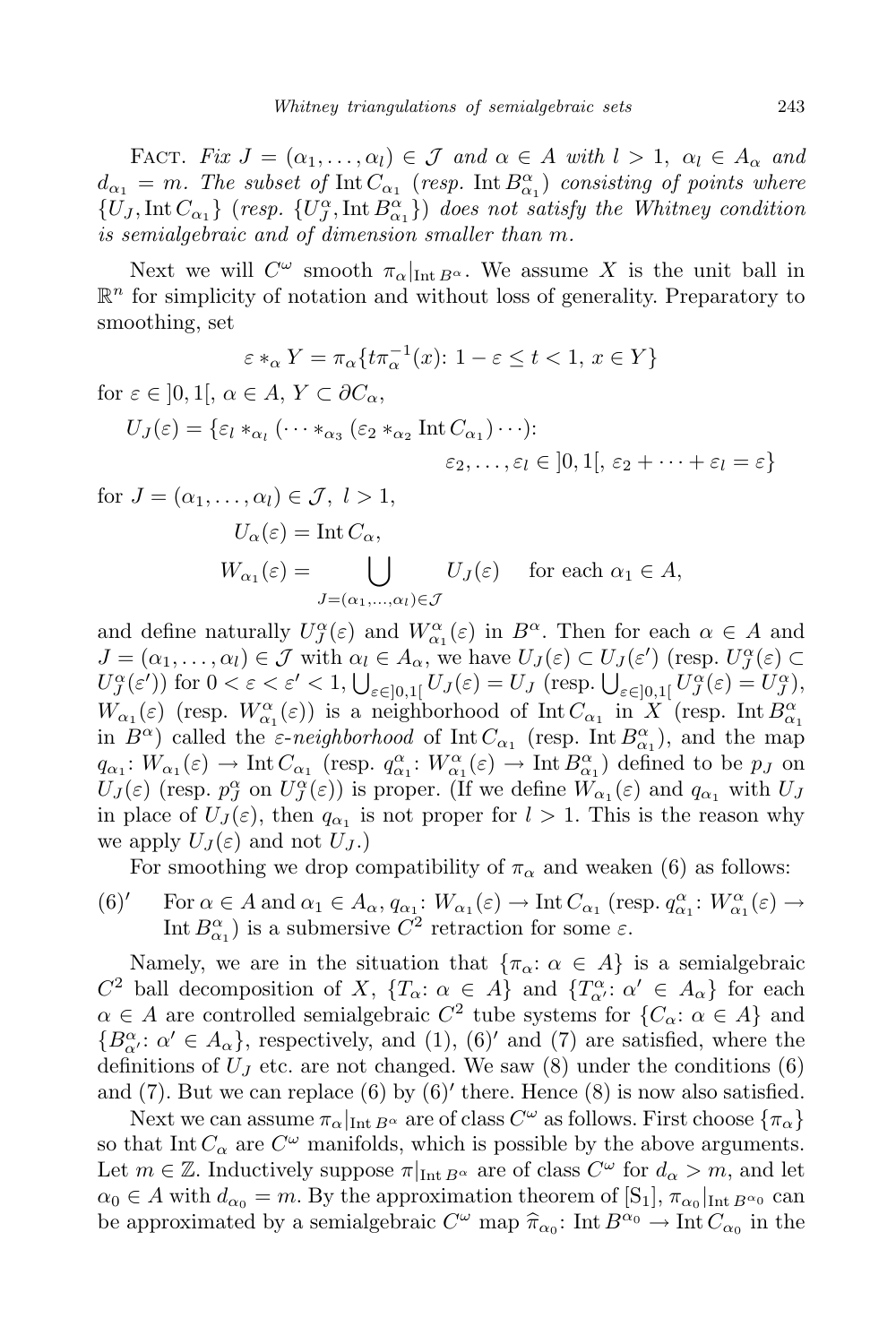$C^2$  topology. Then  $\hat{\pi}_{\alpha_0}$  is a diffeomorphism (see [S<sub>1</sub>]). Extend it to  $\partial B^{\alpha_0}$ by setting  $\hat{\pi}_{\alpha_0} = \pi_{\alpha_0}$  there. Then  $\hat{\pi}_{\alpha_0} : B^{\alpha_0} \to C_{\alpha_0}$  is a homeomorphism by the definition of the *C*<sup>0</sup> topology, and  $\{\pi_{\alpha}: \alpha \in A, \alpha \neq \alpha_0\} \cup \{\hat{\pi}_{\alpha_0}\},$ <br> $\{T_{\alpha}: \alpha \in A\}$ , and  $\{T_{\alpha}^{\alpha}: \alpha \in A, \alpha \neq \alpha_0\}$ ,  $\{T_{\alpha}^{\alpha}: \alpha \in A, \alpha \neq \alpha_0\}$  ${T_\alpha : \alpha \in A}$  and  ${T_\alpha : \alpha' \in A_\alpha}$  still satisfy (1), (6)<sup>*'*</sup> and (7) as shown below.

(1) is clear because we do not change  ${T_{\alpha'}^{\alpha}}$ ; (6)<sup>*'*</sup> is also trivial if  $C_{\alpha_1} \not\subset$  $\partial C_{\alpha_0}$  (resp.  $B^{\alpha}_{\alpha_1} \not\subset \partial B^{\alpha}_{\alpha_0}$ ).

Assume  $C_{\alpha_1} \subset \partial C_{\alpha_0}$  in (6)', and that (6)' holds for  $\varepsilon$ . Let  $\widehat{p}_J$ ,  $\widehat{q}_\alpha$  and  $\widehat{W}_{\alpha}(\varepsilon)$  be defined by  $\{\pi_{\alpha}: \alpha \in A, \alpha \neq \alpha_0\} \cup \{\widehat{\pi}_{\alpha_0}\}\$ in the same way as  $p_J, q_\alpha$ and  $W_{\alpha}(\varepsilon)$ , and let  $\widehat{\varepsilon} \in ]0,1[$  be so close to 0 that  $W_{\alpha_1}(\widehat{\varepsilon}) \subset W_{\alpha_1}(\varepsilon)$ . Then

$$
\{x\in \widehat{W}_{\alpha_1}(\widehat{\varepsilon})\colon q_{\alpha_1}(x)\neq \widehat{q}_{\alpha_1}(x)\}\subset W_{\alpha_0}(\widehat{\varepsilon})\; (=\widehat{W}_{\alpha_0}(\widehat{\varepsilon})).
$$

Hence it suffices to see that the map

$$
(q_{\alpha_1} - \widehat{q}_{\alpha_1})|_{W_{\alpha_0}(\widehat{\varepsilon}) \cap \widehat{W}_{\alpha_1}(\widehat{\varepsilon})} \colon W_{\alpha_0}(\widehat{\varepsilon}) \cap \widehat{W}_{\alpha_1}(\widehat{\varepsilon}) \to \mathbb{R}^n
$$

is close to the zero map in the  $C^2$  topology. By the definitions of  $q_{\alpha_1}$  and  $\widehat{q}_{\alpha_1}$  we have

$$
q_{\alpha_1} \circ q_{\alpha_0} = q_{\alpha_1}, \ \widehat{q}_{\alpha_1} \circ \widehat{q}_{\alpha_0} = \widehat{q}_{\alpha_1} \quad \text{on } W_{\alpha_0}(\widehat{\varepsilon}) \cap \widehat{W}_{\alpha_1}(\widehat{\varepsilon}), \quad \widehat{q}_{\alpha_0} = q_{\alpha_0}.
$$

Hence

$$
(q_{\alpha_1}-\widehat{q}_{\alpha_1})|_{W_{\alpha_0}(\widehat{\varepsilon})\cap \widehat{W}_{\alpha_1}(\widehat{\varepsilon})}=(q_{\alpha_1}-\widehat{q}_{\alpha_1})|_{\widehat{W}_{\alpha_1}(\widehat{\varepsilon})\cap \text{Int} \, C_{\alpha_0}}\circ q_{\alpha_0}|_{W_{\alpha_0}(\widehat{\varepsilon})\cap \widehat{W}_{\alpha_1}(\widehat{\varepsilon})}.
$$

Therefore, we only need to see that

$$
(q_{\alpha_1} - \widehat{q}_{\alpha_1})|_{\widehat{W}_{\alpha_1}(\widehat{\varepsilon}) \cap \text{Int }C_{\alpha_0}} \colon \widehat{W}_{\alpha_1}(\widehat{\varepsilon}) \cap \text{Int }C_{\alpha_0} \to \mathbb{R}^n
$$

is close to the zero map in the  $C^2$  topology since  $q_{\alpha_0}$  is a proper semialgebraic  $C^2$  retraction (for a proper semialgebraic  $C^2$  map between semialgebraic  $C^2$ manifolds  $\varphi: M_1 \to M_2$ , the pull back by  $\varphi$ : {semialgebraic  $C^2$  functions on  $M_2$   $\rightarrow$  {semialgebraic  $C^2$  functions on  $M_1$ } is continuous). However, that is clear because

$$
q_{\alpha_1}|_{\widehat{W}_{\alpha_1}(\widehat{\varepsilon})\cap \text{Int }C_{\alpha_0}} = \pi_{\alpha_0} \circ q_{\alpha_1}^{\alpha_0} \circ \pi_{\alpha_0}^{-1}|_{\widehat{W}_{\alpha_1}(\widehat{\varepsilon})\cap \text{Int }C_{\alpha_0}},
$$
  

$$
\widehat{q}_{\alpha_1}|_{\widehat{W}_{\alpha_1}(\widehat{\varepsilon})\cap \text{Int }C_{\alpha_0}} = \pi_{\alpha_0} \circ q_{\alpha_1}^{\alpha_0} \circ \widehat{\pi}_{\alpha_0}^{-1}|_{\widehat{W}_{\alpha_1}(\widehat{\varepsilon})\cap \text{Int }C_{\alpha_0}},
$$

which holds by the definitions of  $q_{\alpha_1}$  and  $\hat{q}_{\alpha_1}$ , though  $\pi_{\alpha_0}$  or  $\hat{\pi}_{\alpha_0}$  is not necessarily compatible with  ${T^{\alpha}_{\alpha'}}$  and  ${T_{\alpha'}}$ .

In the same way, we see that also  $q_{\alpha_1}^{\alpha}$  is a submersive  $C^2$  retraction when  $B^{\alpha}_{\alpha_1} \subset \partial B^{\alpha}_{\alpha_0}$ . (Note that after replacing  $\pi_{\alpha_0}$  by  $\hat{\pi}_{\alpha_0}$  we cannot preserve (6) nor compatibility of  $\pi_{\alpha}$ .) By the same reason (7) is kept. Therefore, we assume  $\pi_{\alpha}|_{\text{Int }B^{\alpha}}$  are all of class  $C^{\omega}$ .

Now we define a semialgebraic triangulation  $(K, f)$  of X, as required in the theorem. Let the vertices of *K* correspond to elements of *A* and be denoted by  ${\sigma_{\alpha}: \alpha \in A}$ , and let vertices  $\sigma_{\alpha_1}, \ldots, \sigma_{\alpha_l}$  span a simplex of *K*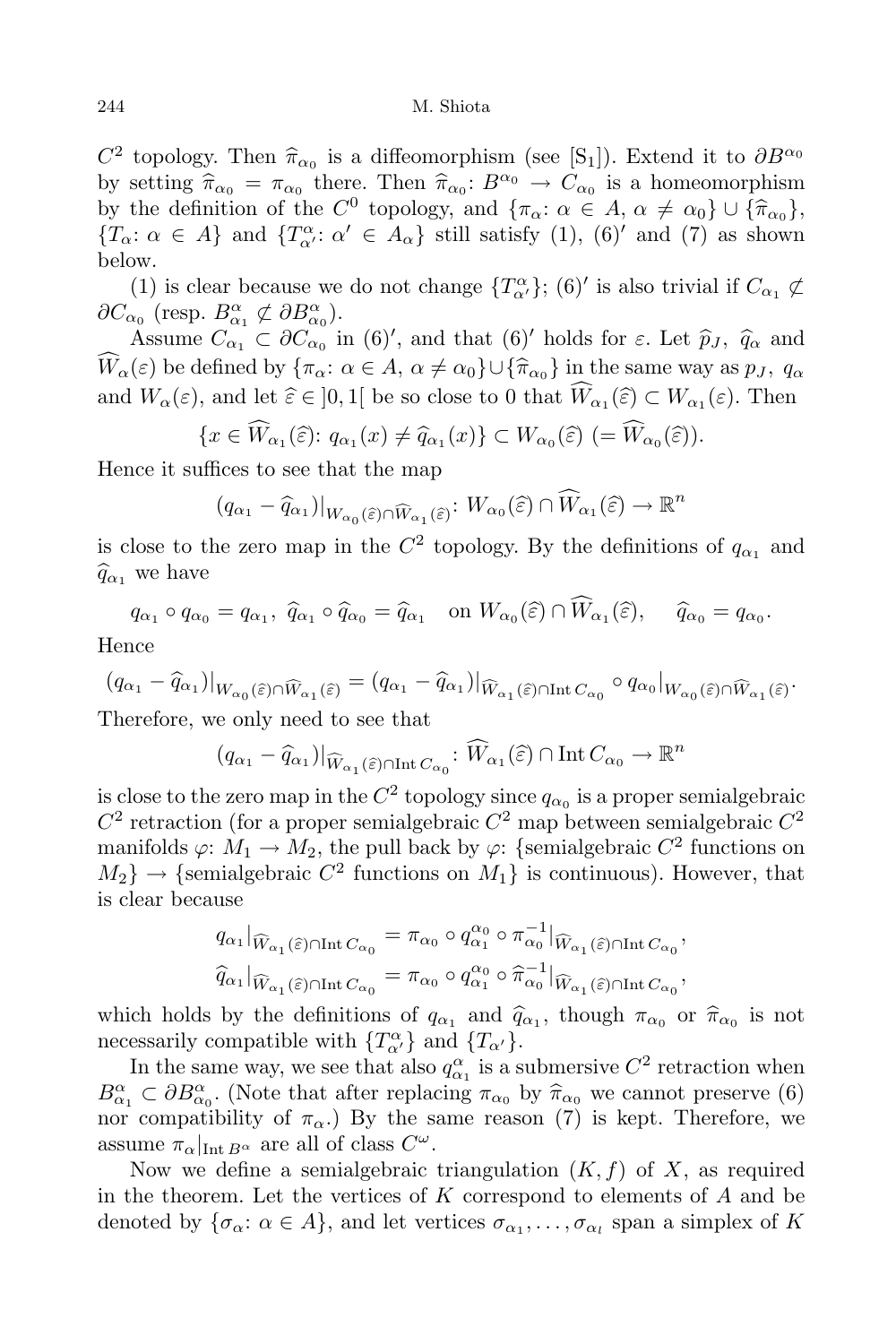if and only if  $(\alpha_{\gamma(1)}, \ldots, \alpha_{\gamma(l)}) \in \mathcal{J}$  for some permutation  $\gamma$  of  $\{1, \ldots, l\}$ . Then *K* is a well defined simplicial complex called the *dual complex* of  ${C_{\alpha}}$ (see [R-S]). For  $J = (\alpha_1, \ldots, \alpha_l) \in \mathcal{J}$ , let  $\sigma_J$  denote the simplex spanned by  $\sigma_{\alpha_1}, \ldots, \sigma_{\alpha_l}$ . Thus  $K = \{\sigma_J : J \in \mathcal{J}\}$ . Let  $m \in \mathbb{Z}$  and set

$$
\mathcal{J}_m = \{(\alpha_1, \ldots, \alpha_l) \in \mathcal{J} : d_{\alpha_l} \leq m\}, \quad K_m = \{\sigma_J : J \in \mathcal{J}_m\}.
$$

Note  $K_m$  is a subcomplex of K. By induction assume we already have a semialgebraic triangulation  $(K_m, f_m)$  of  $\bigcup_{d_\alpha \leq m} C_\alpha$  such that  $f_m|_{\text{Int }\sigma_J}$  is a  $C^{\omega}$  diffeomorphism onto  $U_{\pi_{\alpha_1}(0),J}$  for each  $\tilde{J} = (\alpha_1, \ldots, \alpha_l) \in \mathcal{J}_m$ . Then we need to extend  $(K_m, f_m)$  to a semialgebraic triangulation  $(K_{m+1}, f_{m+1})$  of  $\bigcup_{d_{\alpha} \leq m+1} C_{\alpha}$ . For  $J = (\alpha_1, \ldots, \alpha_l) \in \mathcal{J}_{m+1} - \mathcal{J}_m$ , i.e.,  $d_{\alpha_l} = m+1$ , define  $f_{m+1}|_{\sigma}$ ;  $\sigma_J \to \mathrm{Cl} U_{\pi_{\alpha_1}(0),J}$  by  $f_{m+1}(\sigma_{\alpha_l}) = \pi_{\alpha_l}(0)$  and

$$
f_{m+1}(t_1 \sigma_{\alpha_1} + \dots + t_l \sigma_{\alpha_l})
$$
  
=  $\pi_{\alpha_l}((1 - t_l)\pi_{\alpha_l}^{-1}(f_m(t_1 \sigma_{\alpha_1}/(1 - t_l) + \dots + t_{l-1} \sigma_{\alpha_{l-1}}/(1 - t_l))))$   
for  $t_1, \dots, t_l \in [0, 1]$  with  $t_1 + \dots + t_l = 1$  and  $t_l \neq 1$ .

Then  $(K_{m+1}, f_{m+1})$  a semialgebraic triangulation of  $\bigcup_{d_{\alpha} \leq m+1} C_{\alpha}$ , and we obtain a semialgebraic triangulation (*K, f*) as required.

It remains to prove that  $\{U_{\pi_{\alpha_1}(0),J}: J = (\alpha_1, \ldots, \alpha_l) \in J\}$  is a Whitney stratification. We show that, moreover,

(9)  $\{U_{\pi_{\alpha_1}(0),J}, U_{\pi_{\alpha'_1}(0),J'}\}$  (resp.  $\{U^{\alpha}_{\pi_{\alpha_1}(0),J}, U^{\alpha}_{\pi_{\alpha'_1}(0),J'}\}$ ) satisfies the Whitney condition for  $J = (\alpha_1, \ldots, \alpha_l)$ ,  $J' = (\alpha'_1, \ldots, \alpha'_{l'}) \in \mathcal{J}$ and  $\alpha \in A$  with  $l > 1$ ,  $U_{\pi_{\alpha_1}(0), J} \subset \text{Cl } U_{\pi_{\alpha'_1}(0), J'} - U_{\pi_{\alpha'_1}(0), J'}$  and  $\alpha_l, \alpha'_{l'} \in A_\alpha.$ 

Here we also argue by induction. Let  $m \in \mathbb{Z}$ . Assume inductively (9) is proved for  $d_{\alpha'_{l'}} < m$ , and let  $d_{\alpha'_{l'}} = m$ . There are two possibilities  $\alpha_l = \alpha'_{l'}$ or  $\alpha_l \neq \alpha'_{l'}$ .

Case of  $\alpha_l = \alpha'_{l'}$ . Set  $J_0 = (\alpha_1, \ldots, \alpha_{l-1})$  and  $J'_0 = (\alpha'_1, \ldots, \alpha'_{l'-1})$ . Then  $U_{\pi_{\alpha_1}(0), J_0} \subset \text{Cl } U_{\pi_{\alpha'_1}(0), J'_0} - U_{\pi_{\alpha'_1}(0), J'_0}$  and  $d_{\alpha'_{l'-1}} < m$ . Hence  $\{U_{\pi_{\alpha_1}(0), J_0},$  $U_{\pi_{\alpha'_1}(0), J'_0}\}$  (resp.  $\{U^{\alpha}_{\pi_{\alpha_1}(0), J_0}, U^{\alpha}_{\pi_{\alpha'_1}(0), J'_0}\})$  satisfies the Whitney condition by hypothesis when  $l - 1 > 1$ , and trivially when  $l - 1 = 1$ . In particular, so does  $\{U^{\alpha_l}_\pi\}$  $\{\frac{a_1}{\pi a_1}(0), \frac{a_2}{\pi a'_1}(0), \frac{a_3}{\pi a'_1}(0), \frac{a_4}{\pi a'_1}(0)\}$ . Then  $\{U_{\pi a_1}^{a_1}(0), \pi a_2^{a_2}(0), \pi a_3^{a_3}(0)\}$ .  $\{ \sigma_{\pi_{\alpha_1}(0),J}^{\alpha_l}, U_{\pi_{\alpha'_1}(0),J'}^{\alpha_l} \}$  is a Whitney stratification by (1). Moreover, (9) holds since  $\pi_{\alpha_l}|_{\text{Int }B^{\alpha_l}}$ : Int  $B^{\alpha_l} \to \text{Int } C_{\alpha_l}$ is a  $C^{\omega}$  diffeomorphism and  $U_{\pi}^{\alpha}$  $\frac{\alpha_l}{\pi_{\alpha_1}(0), J}, U^{\alpha_l}_{\pi_{\alpha_1}}$  $\int_{\pi_{\alpha'_1}(0),J'}^{\alpha_l} C \ln t B^{\alpha_l}$ .

Case of 
$$
\alpha_l \neq \alpha'_{l'}
$$
. Set  $J'_0 = (\alpha'_1, \ldots, \alpha'_{l'-1})$  as above. Then  
\n
$$
J = J'_0 \text{ or } U_{\pi_{\alpha_1}(0), J} \subset \text{Cl } U_{\pi_{\alpha'_1}(0), J'_0} - U_{\pi_{\alpha'_1}(0), J'_0},
$$

and hence  $U_{\pi_{\alpha_1}(0), J}$  is equal to  $U_{\pi_{\alpha'_1}(0), J'_0}$  or  $\{U_{\pi_{\alpha_1}(0), J}, U_{\pi_{\alpha'_1}(0), J'}\}$  (resp.